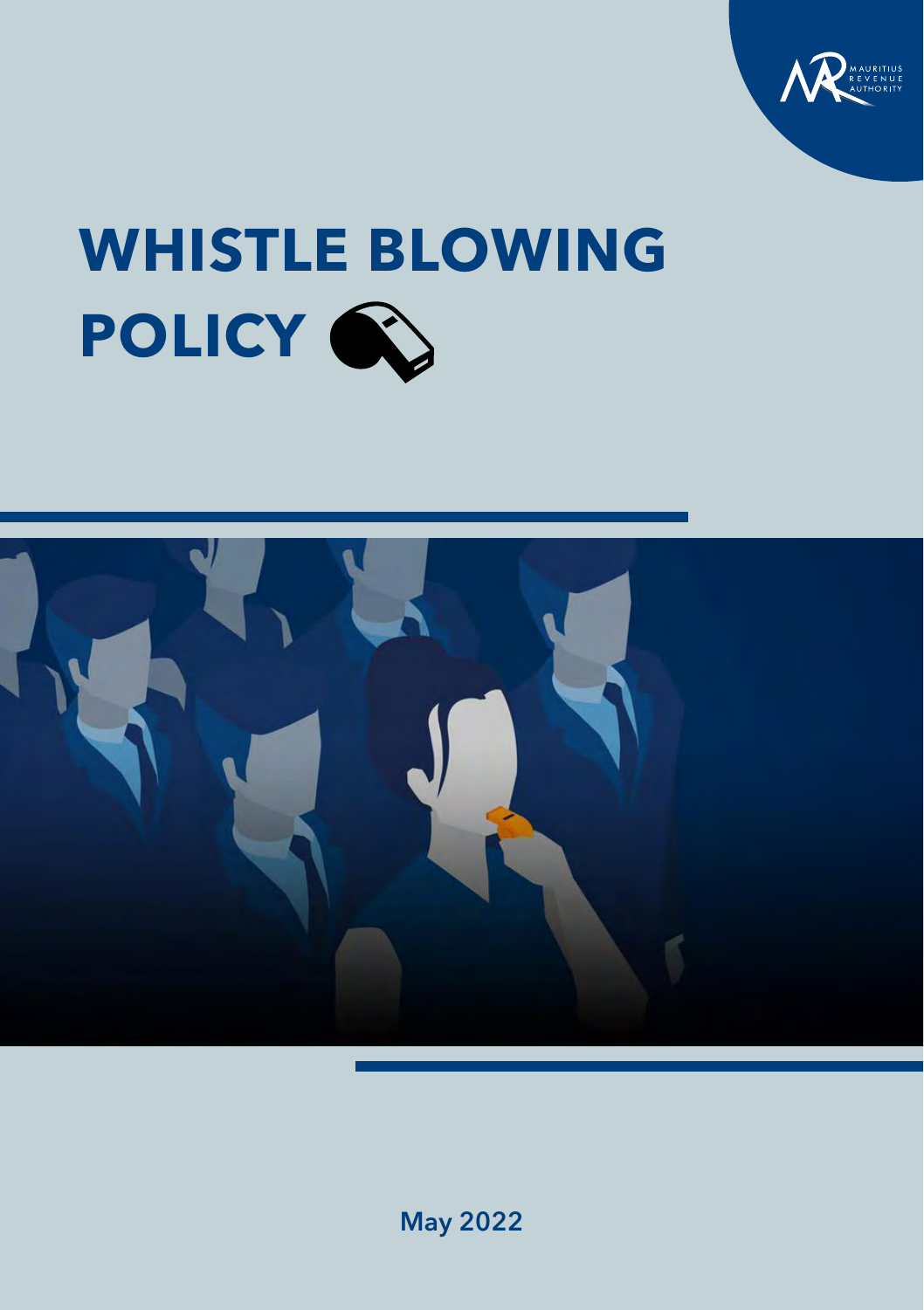## **Table of contents**

| <b>Policy Context</b>                                                 | 1              |  |  |
|-----------------------------------------------------------------------|----------------|--|--|
| <b>Policy Statement</b>                                               | 1              |  |  |
| <b>Provisions of the Policy</b>                                       | $\overline{2}$ |  |  |
| Who is a whistleblower?                                               | $\overline{2}$ |  |  |
| What to report?                                                       | $\mathcal{P}$  |  |  |
| <b>Reporting Methods</b>                                              | 4              |  |  |
| <b>Investigations</b>                                                 | 5              |  |  |
| <b>Protection and Remedies for Whistleblowers</b>                     | 5              |  |  |
| <b>Exception to Disclosure</b>                                        | 5              |  |  |
| <b>Consequences of Reporting a Complaint in Bad Faith</b>             | 6              |  |  |
| <b>Consideration in favour of Whistleblowers</b>                      | 6              |  |  |
| Prevention of Malpractice Manual - Protection of Reporting Individual | 6              |  |  |
| Code of Conduct and Ethics - Internal Reporting and Whistle-blowing   |                |  |  |
| Section 22 of the MRA Act                                             |                |  |  |
| <b>Reporting</b>                                                      | 8              |  |  |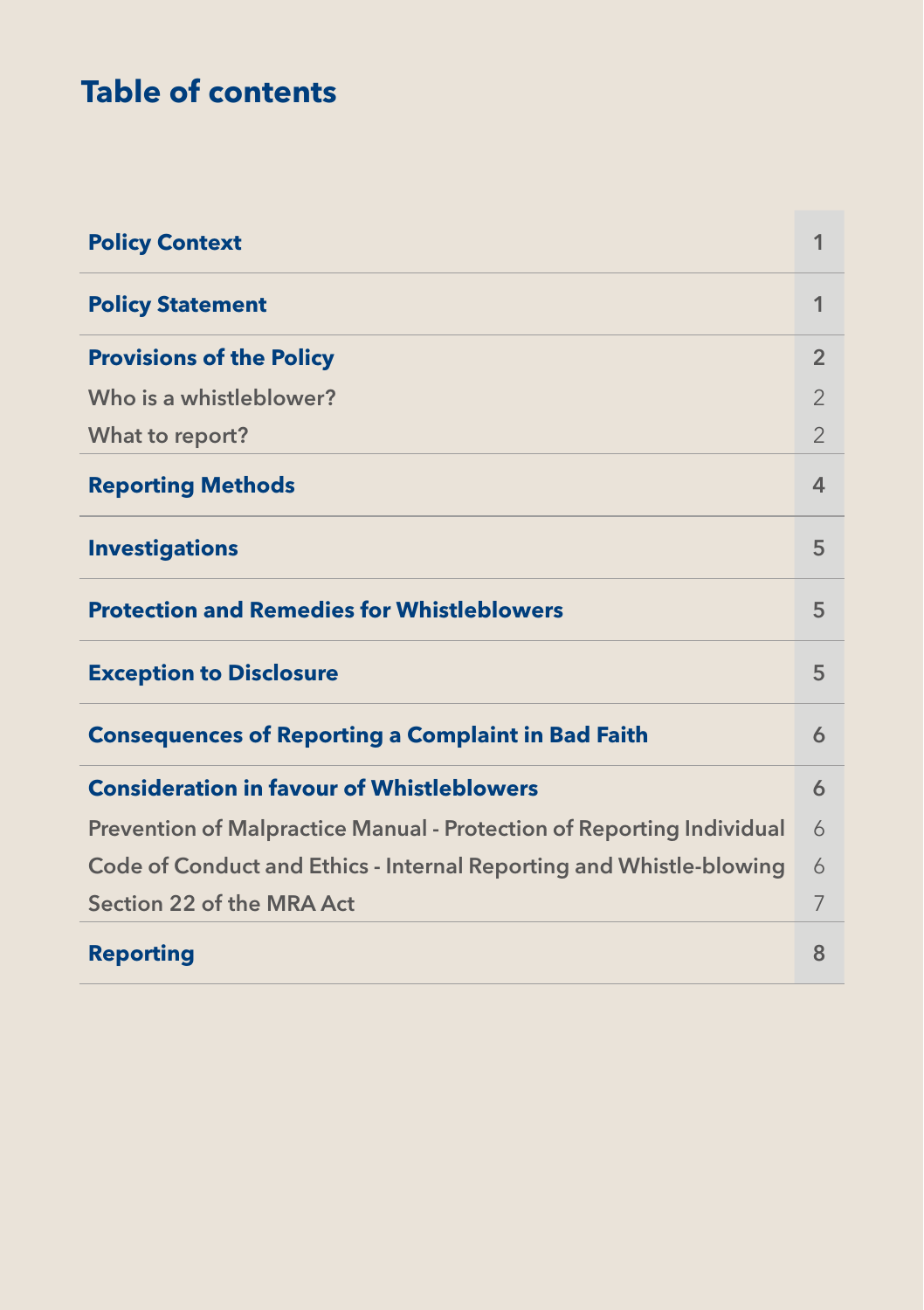## **1. Policy Context**

The Mauritius Revenue Authority (MRA) has implemented a Whistleblowing Policy for use by all its employees, stakeholders and members of the public.

This Policy is in furtherance of the Authority's desire to affirm its commitment on organizational integrity and to intensify the fight against tax crimes, fraud, corruption related offences, drugs, smuggling of goods, money laundering, and other misconduct or malpractices.

This document sets forth the Policy and provides guidance to the employees, stakeholders and members of the public on the related procedures.

## **2. Policy Statement**

In line with its mission, vision and core values and the commitment to enhance good governance and to promote transparency, the main objective of the Policy is to provide an avenue to disclose in good faith acts of corruption, fraud, tax crimes, money laundering, smuggling of goods and drugs trafficking/smuggling or any other misconduct or malpractice.

The Authority's strategic objectives amongst others put emphasis on fighting corruption, drugs, smuggling of goods, money laundering, fraud and tax fraud and tax evasion and this would be enhanced by the institution of a whistle blowing Policy.

The Policy further aims to encourage whistle blower to raise any concerns in good faith and reassure them that the MRA is committed to identifying and remedying it.

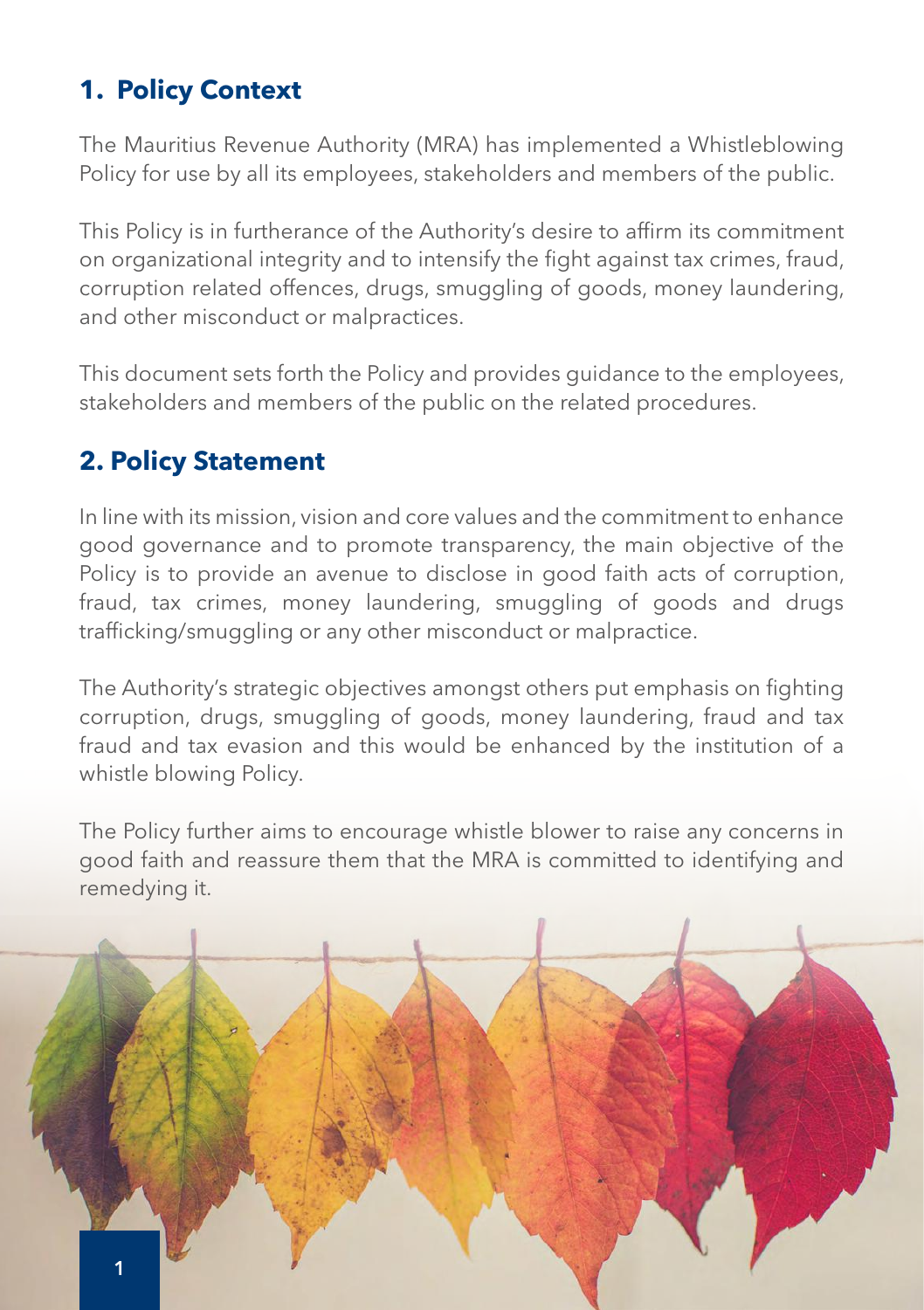## **3. Provisions of the Policy**

#### Who is a whistleblower?

A whistle blower is any person who reports a concern, allegation or any information indicating that an act of corruption, tax fraud or tax evasion, taxrelated corruption, money laundering, smuggling of goods, drug smuggling or any other misconduct or malpractice is occurring, about to occur or has occurred in relation to the business of the Authority.



#### What to report?

The typical disclosures of the Authority's personnel and concerned third parties include, without limitation, the following;

#### Any suspected criminal offence in breach of the Revenue and Customs laws such as:

- Tax Evasion
- Abetting tax evasion
- Defrauding or attempting to defraud the Authority
- Illegal importation or exportation of goods
- Smuggling or abetting smuggling
- Drug trafficking or abetting drug trafficking
- Trade-based money laundering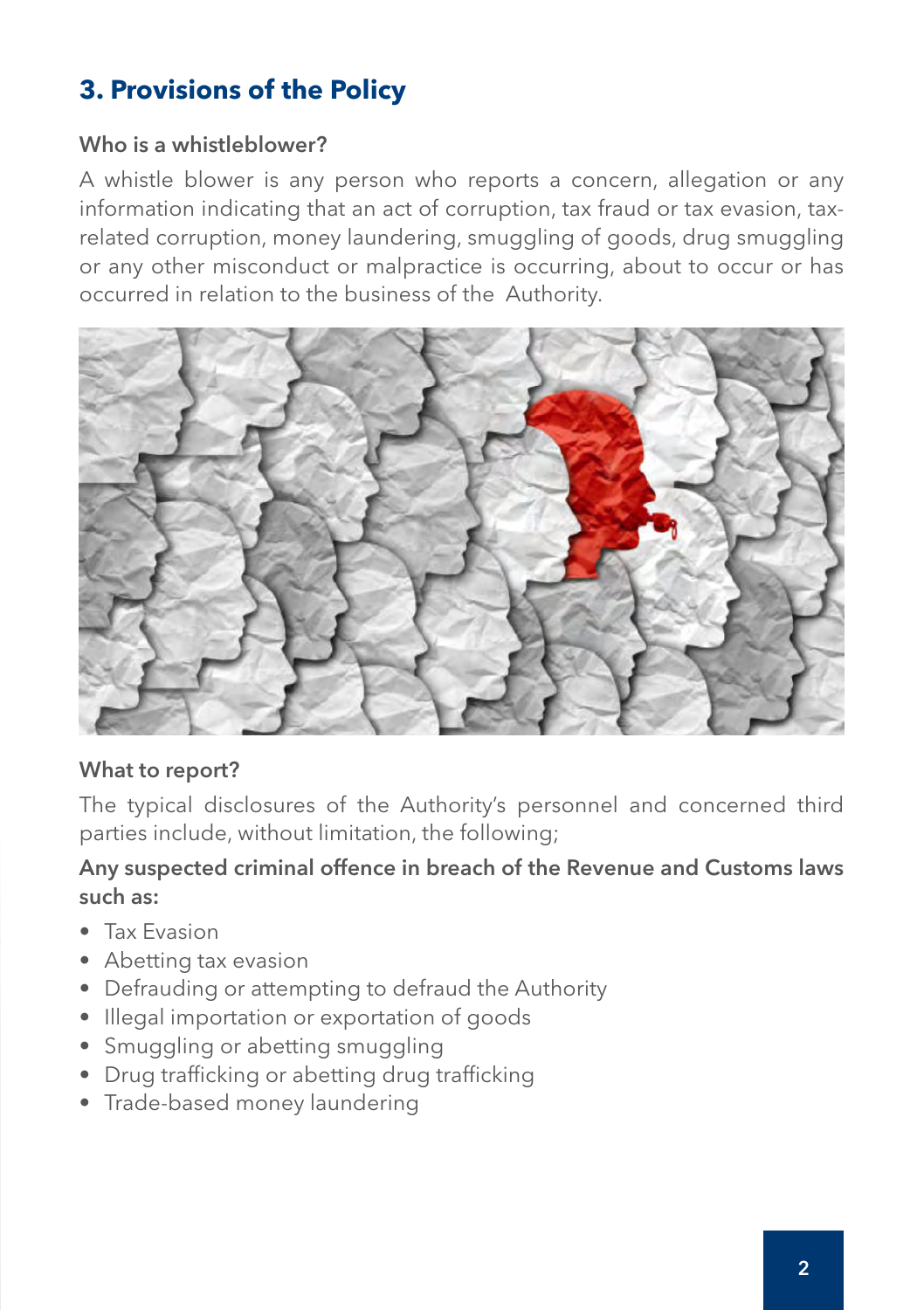Any suspected criminal behaviour in respect of the Authority's business including;

- Bribery
- Corruption
- Bribery for procuring contracts
- Conflict of interest
- Fraud
- Embezzlement

Any suspected deliberate failure to comply with Revenue and Customs laws, regulations, procedures and guidelines.

#### Any malpractice or other complaint against an officer or employee of the MRA such as;

- Abuse of office or position
- Any form of dishonest conduct
- Unethical behaviour
- Immoral behavior
- Harassment, Discrimination
- Favouritism, Nepotism, Cronyism
- Breach of process, procedure, Code of Conduct and Ethics or policies

#### Any other act that may be interpreted to undermine or negate the mandate of the Authority.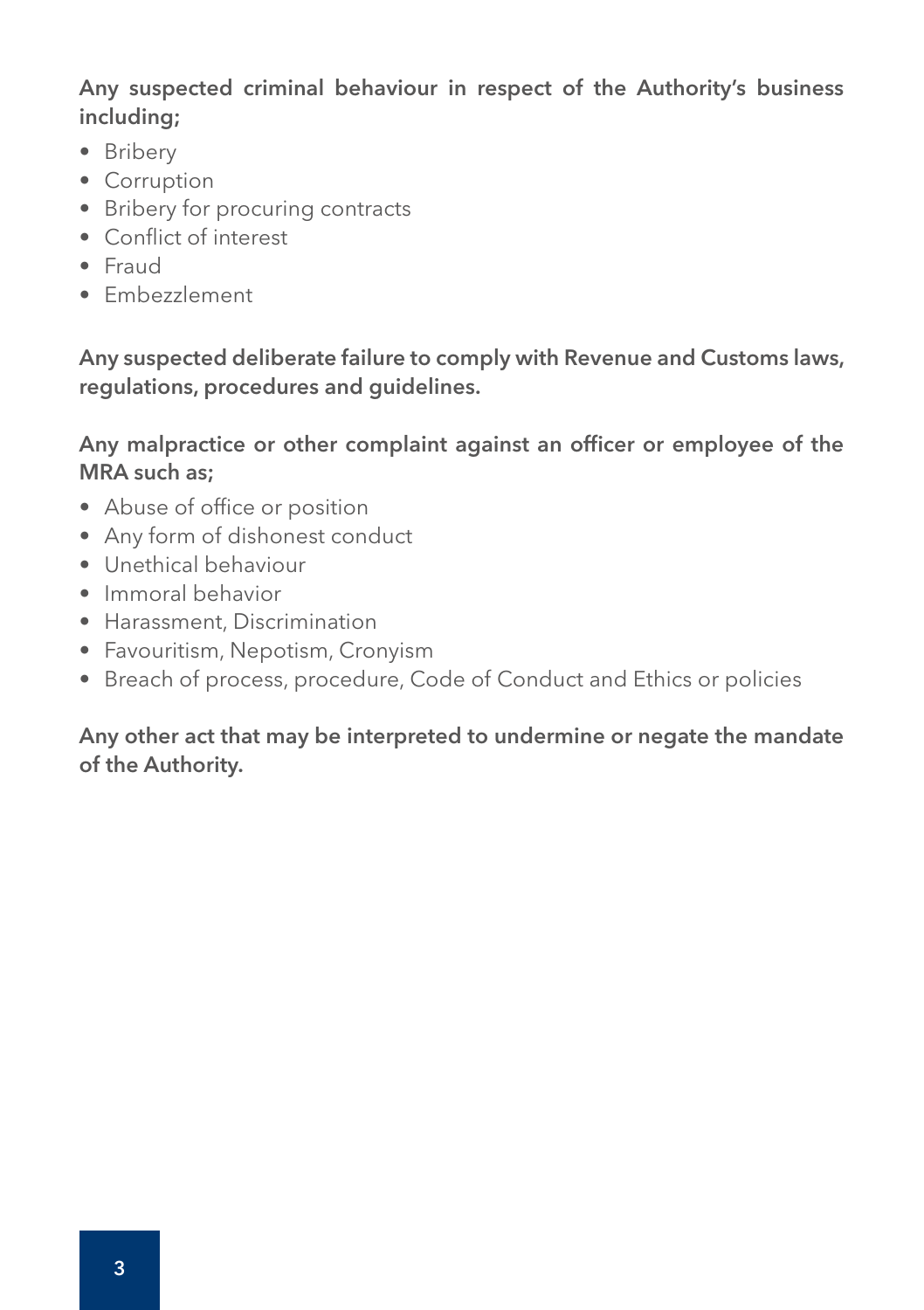## **4. Reporting Methods**

Reporting may be done in one of the aforementioned methods:

- MRA Website Feedback/ Complaint.
- Personal reporting.
- Telephonic reporting.
- Electronic mail (e-mail) reporting.
- Surface mail reporting.

The reporter may reserve his/her identity where he/she wishes to remain completely anonymous throughout the whole process.

The report should contain full details of the concern raised including names, dates and places or any relevant documents.

If the concern is in relation to:

|                | <b>Malpractices, corruption</b><br>and fraud or other<br>complaints against an<br>officer or employee of the<br>MRA, contact the Internal<br><b>Affairs Division</b> | Tax Issue,<br><b>Contact the Fiscal</b><br><b>Investigation Division</b>                                                                            | Customs,<br><b>Contact the Customs</b><br><b>Department</b>                            |
|----------------|----------------------------------------------------------------------------------------------------------------------------------------------------------------------|-----------------------------------------------------------------------------------------------------------------------------------------------------|----------------------------------------------------------------------------------------|
| Email          | internalaffairs@mra.mu                                                                                                                                               | Fiscalinvestigations@<br>mra.mu                                                                                                                     | customs@mra.mu,<br>stopdrugs@mra.mu or<br>cans.customs@mra.mu                          |
| Tel No         | 2075011                                                                                                                                                              | 2075000                                                                                                                                             | 2020500<br>Free call 8958 (Stop<br>Drugs)                                              |
| Fax No         | 2160097                                                                                                                                                              | 2146181                                                                                                                                             | 2167601                                                                                |
| <b>Address</b> | The Director<br>Internal Affairs Division<br>Level 7 Belfort Tower<br>Cnr Joseph Riviere &<br>Dauphine Streets<br>Port Louis                                         | The Director<br><b>Fiscal Investigations</b><br>Division, Level 3,<br><b>Belfort Tower</b><br>Cnr Joseph Riviere &<br>Dauphine Street<br>Port Louis | The Director<br>Customs Head Office<br><b>Customs House</b><br>Mer Rouge<br>Port Louis |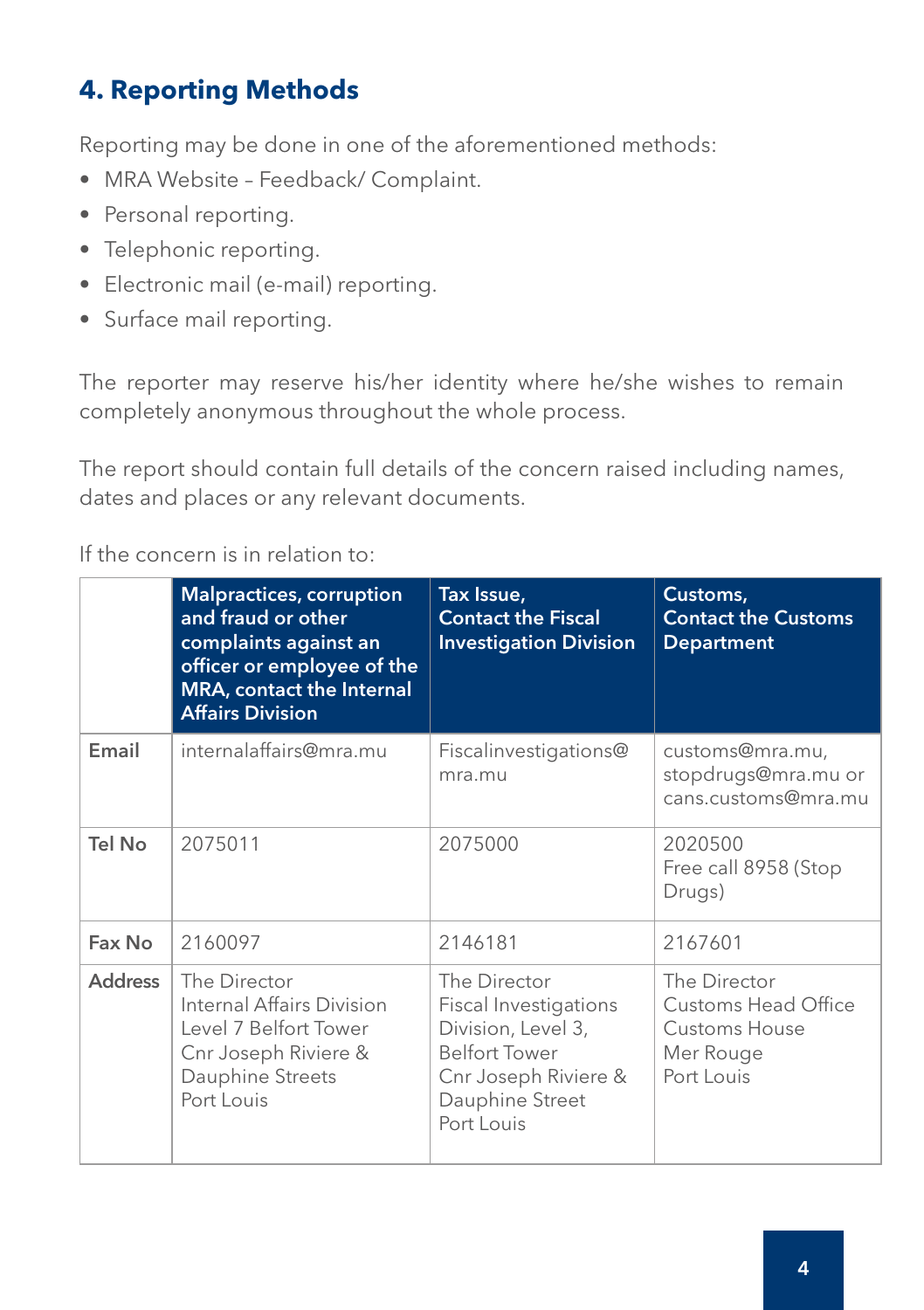## **5. Investigations**

- a. The MRA has implemented a Centralized Complaints Management System which captures all complaints made through various methods.
- b. Once the concern has been registered, it shall be looked into to assess initially what action should be taken.
- c. An internal enquiry or a more formal investigation may be launched.
- d. The whistle blower if known may be contacted for additional information.
- e. Investigation into complaints shall be completed within a reasonable period of time from the date of receipt of the complaint.
- f. If the complaint is not within MRA's purview, it may be referred to appropriate authorities.
- g. The whistle blower will normally be informed of the outcome of the investigation subject to confidentiality legal constraints.

## **6. Protection and Remedies for Whistleblowers**

- a. The MRA will protect the identity of the whistleblower or complainant.
- b. The MRA assures all whistle-blowers that information given will be treated in a confidential manner and accorded the necessary security around it.
- c. The MRA will not permit any retaliation against any employee or other person who, in good faith, has reported a complaint.
- d. The MRA will not tolerate any attempt on the part of anyone to apply any sanction or disadvantage or to discriminate against a whistleblower who acted in good faith.

## **7. Exception to disclosure**

The Authority will maintain the confidentiality of the whistle-blower's identity unless:

- i. such person volunteers to be identified or
- ii. identification is required by law or in any legal proceedings.

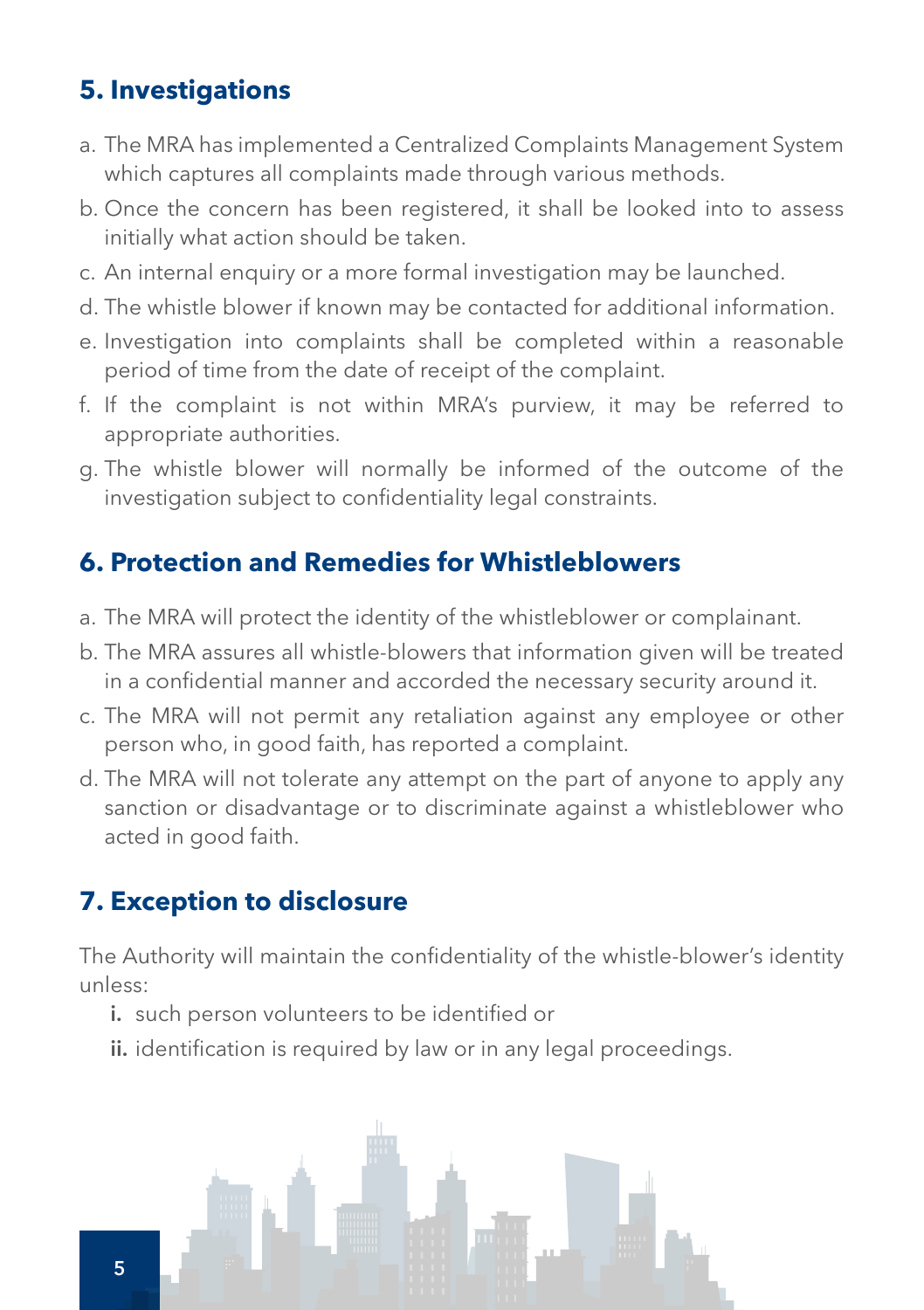## **8. Consequences of Reporting a Complaint in Bad Faith**

a. Any employee who makes an allegation maliciously or in bad faith may be subject to disciplinary action.

b. In the case of an external stakeholder, the MRA reserves the right to take the necessary legal actions.

#### **9. Consideration in favour of Whistleblowers**

#### Prevention of Malpractice Manual – Protection of Reporting Individual

No officer/employee will be discharged, demoted, suspended, threatened, harassed or in any other manner be discriminated or retaliated against by reason of him or her having reported a complaint in good faith.

#### Code of Conduct and Ethics - Internal Reporting and Whistle-blowing

The reporting of illegal, immoral or illegitimate practices helps to monitor and detect any integrity violations. We should report violations of laws, rules and regulations and report any dishonest or unethical behaviour that would affect taxpayers, service users, stakeholders, the public and the integrity of the Authority. All reports will be treated in the strictest confidence. The identity of the whistle-blower bringing such knowledge to the Director-General or the Director, Internal Affairs Division or any other Director will be kept confidential. MRA will ensure that there is no retaliation on the reporting person who report in good faith any breach of the Code of Conduct and Ethics. Care should be taken not to indulge into reporting that is malicious, frivolous and meant to damage the reputation of the accused employee.

Failure to report incidents or acts which are in violation of established procedures, the Code of Conduct and Ethics, rules, regulations or laws, where such reporting falls within the duty of an officer is a misconduct under the Disciplinary Code.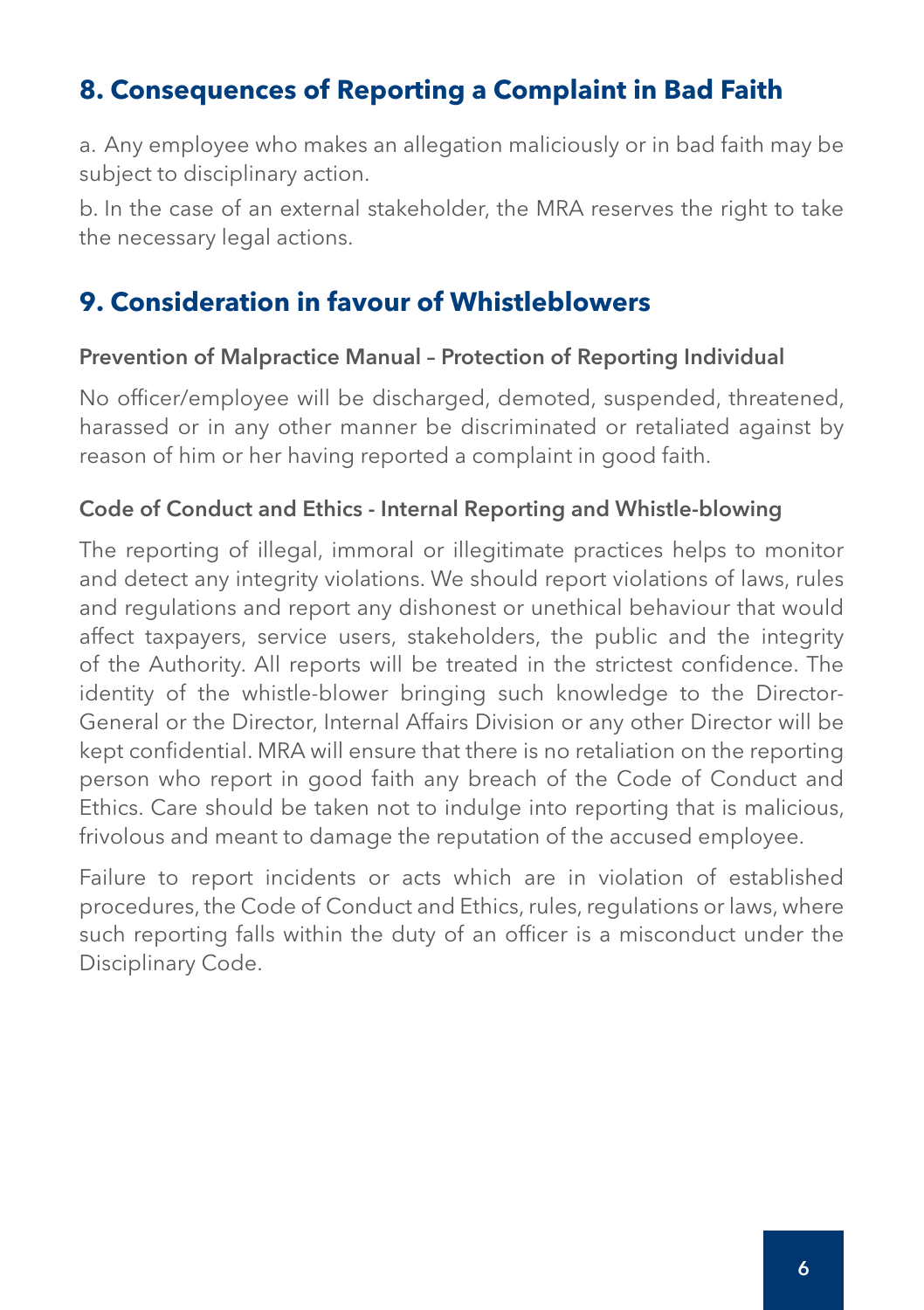#### Section 22 of the MRA Act provides for rewards as follows:

#### 22A. Rewards

- a. Subject to this section, the Director-General may, on the seizure of any goods or on the recovery of any penalties excluding interest in respect of cases compounded under the Revenue Laws, direct that a reward shall be given or paid to any person other than the Director-General, an officer or any other employee of the Authority through whose information or means the seizure of such goods had been made or the penalties recovered, and whom he deems to be entitled to a reward.
- b. No reward shall be given or paid under subsection
	- i. unless the Director-General is satisfied that there has been no collusive activity planned to secure the reward.
	- ii. Any reward under this section shall be given or paid at such rate or amount and on such conditions as may be approved by the Board.

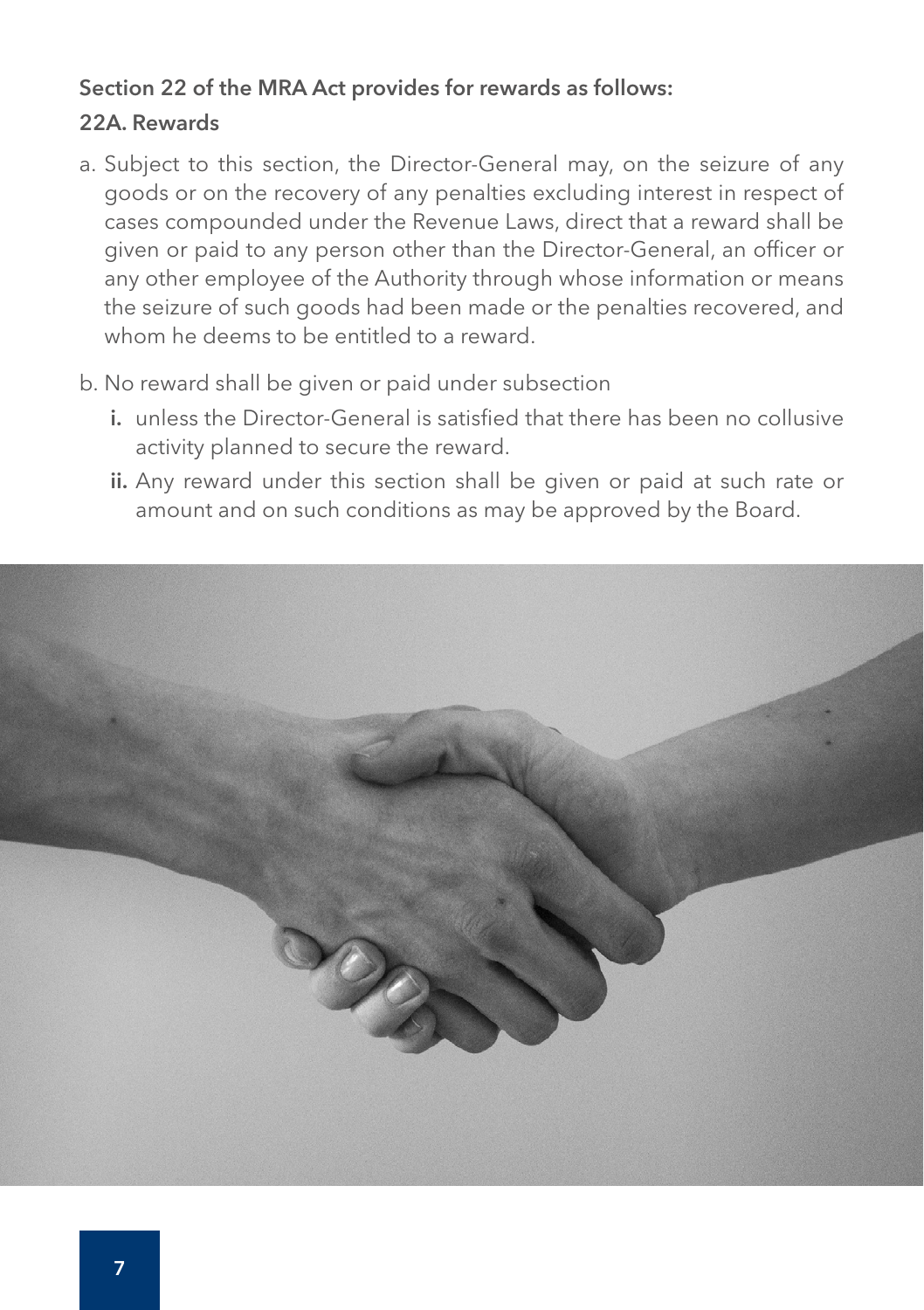## **10. Reporting**

The Director-General of the MRA will report on a regular basis to the Audit and Oversight Committee and the Board on issues of concern reported and the outcomes of matters investigated.